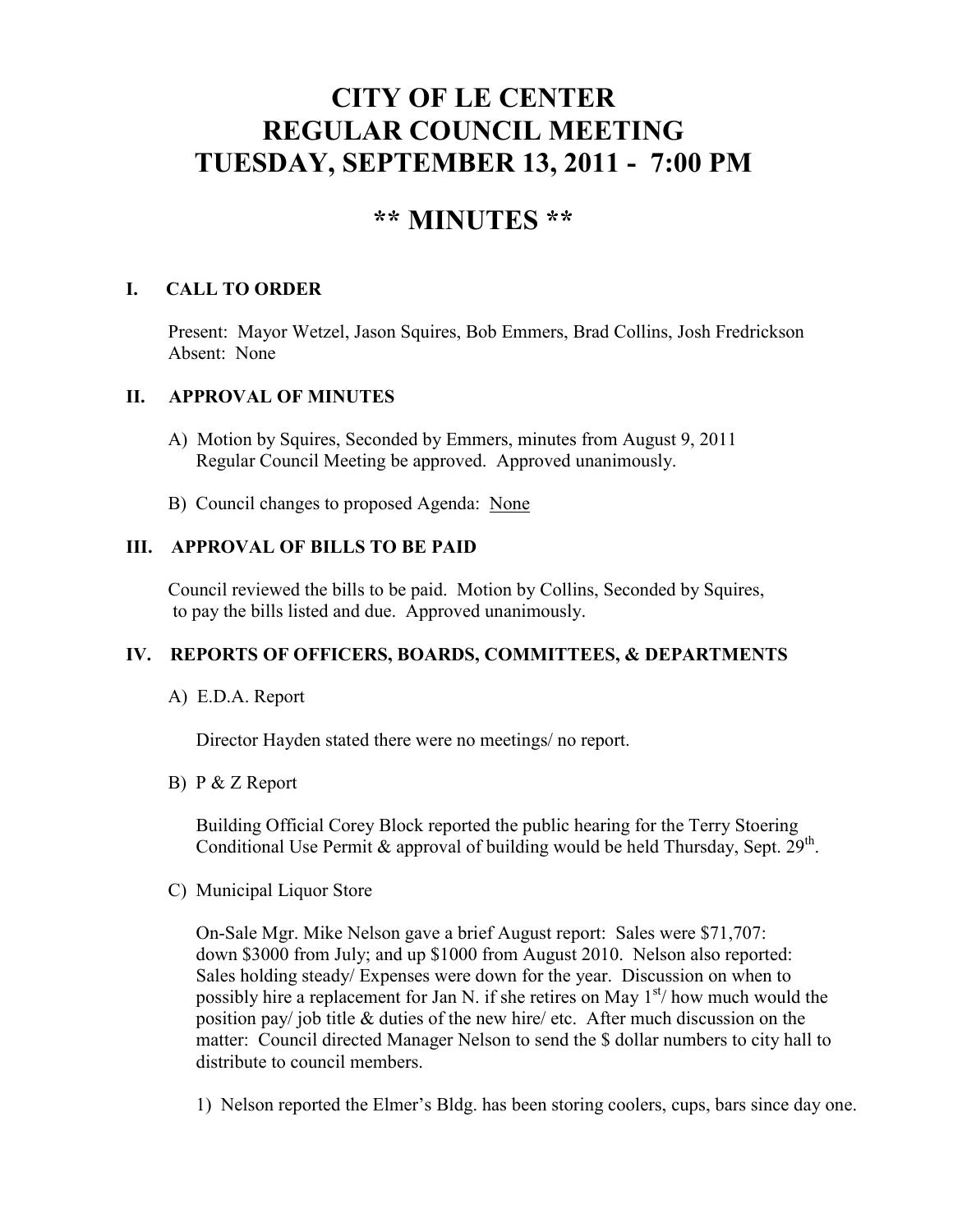D) Police Department

Police Chief Pfarr reported on the police activities for month of August: 131 calls/ 2,947 miles patrolled. Pfarr also reported: firearms training coming in September.

- 1) Motion by Squires, Seconded by Wetzel, to approve the "Joint Powers Agreement" for State Patrol connection to squad computers. Approved unanimously.
- E) Water, Sewer, Streets, Parks

Public Works Superintendent Curt Roemhildt gave his monthly report:

- Streets- all downtown "2 hr. parking" signs are now put up/ street project signs are all put up/ striping done around school and crosswalks.
- Wastewater- poured concrete ramp ourselves (16 yards).
- 1) & 2) Motion by Fredrickson, Seconded by Emmers, No to both renewing the lights warranty for West Park (\$9,097) and South Park (\$7,700). Approved unanimously.
- F) Bolton & Menk Engineering (Joel Hawbaker, Engineer)
	- 1) 2010-11 USDA Project- After meeting with USDA officials; and finding the grant amount for the project had shrunk to approx. 25% = Motion by Fredrickson, Seconded by Collins, to forget the project for now/ done with it. Approved unanimously.
	- 2) 2010 Minnesota Street Project- Supt. Roemhildt reported the preliminary locations of tree placement are marked out along the project.
		- a) Administrator Collins reported there were 2-3 carriage walks yet to be put in for residents who missed the one day notice put out by inspector/ will be done when concrete comes back in to town.
		- b) Council generally agreed: No- to one loading dock parking space for El Tacazo store on the Waterville Ave. side of their business.
		- c) Amy Gieseke of 248 W. Minnesota Street was present to ask council what could she do with her shared sewer line with her neighbor? Supt. Roemhildt pointed out that an individual sewer line was stubbed into her front yard during street project. Council generally agreed: she will have to go by the city ordinance/ she will have to dig in her own sump pump & sewer line/ give her one year to accomplish or come back to see council.
- G) Pool Report- Director Dorothy Dinwiddie gave the August report and Final report. Dinwiddie also: requested council consider a raise for the lifeguards next year/ reported a small group of residents wishes to start a fund for pool improvements or replacement/ consider adding approx. \$15,000 to pool budget for umbrella replacement/ noted that we lost approx. \$600 by staying open that last week (4 days) of the season after Fair.
- H) Fair Association- Nancy Stauff reported: great weather/ record attendance/ lost money on the demo derbies/ thank you to the city crew for grounds work and Hwy 99 parking.